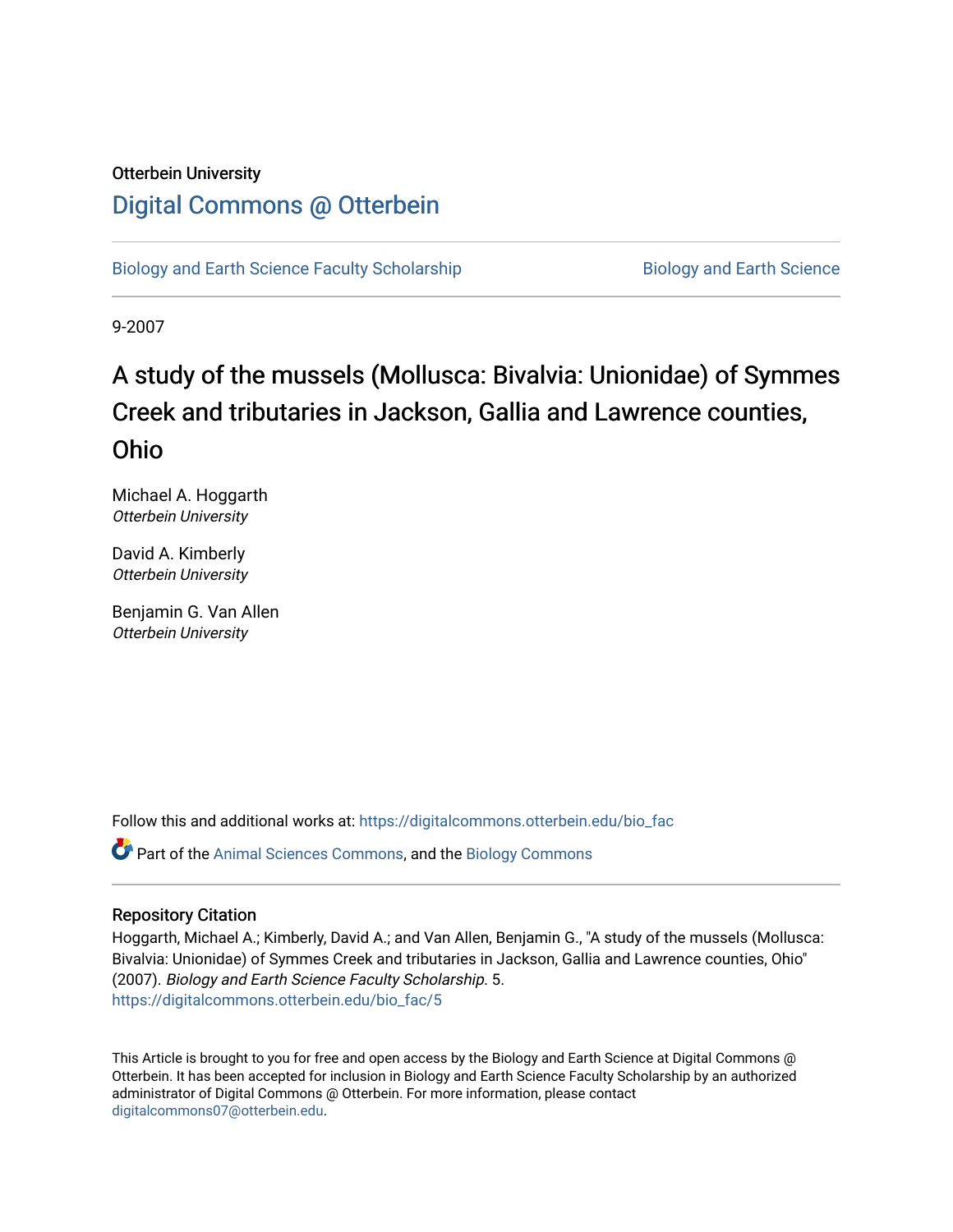Ohio Journal of Science (Ohio Academy of Science) Ohio Journal of Science: Volume 107, Issue 4 (September, 2007)

2007-09

# A Study of the Mussels (Mollusca: Bivalvia: Unionidae) of Symmes Creek and Tributaries in Jackson, Gallia and Lawrence Counties, Ohio.

Hoggarth, Michael A.; Kimberly, David A.; Van Allen, Benjamin G.

The Ohio Journal of Science, v107, n4 (September, 2007), 57-62. <http://hdl.handle.net/1811/44930>

Downloaded from the Knowledge Bank, The Ohio State University's institutional repository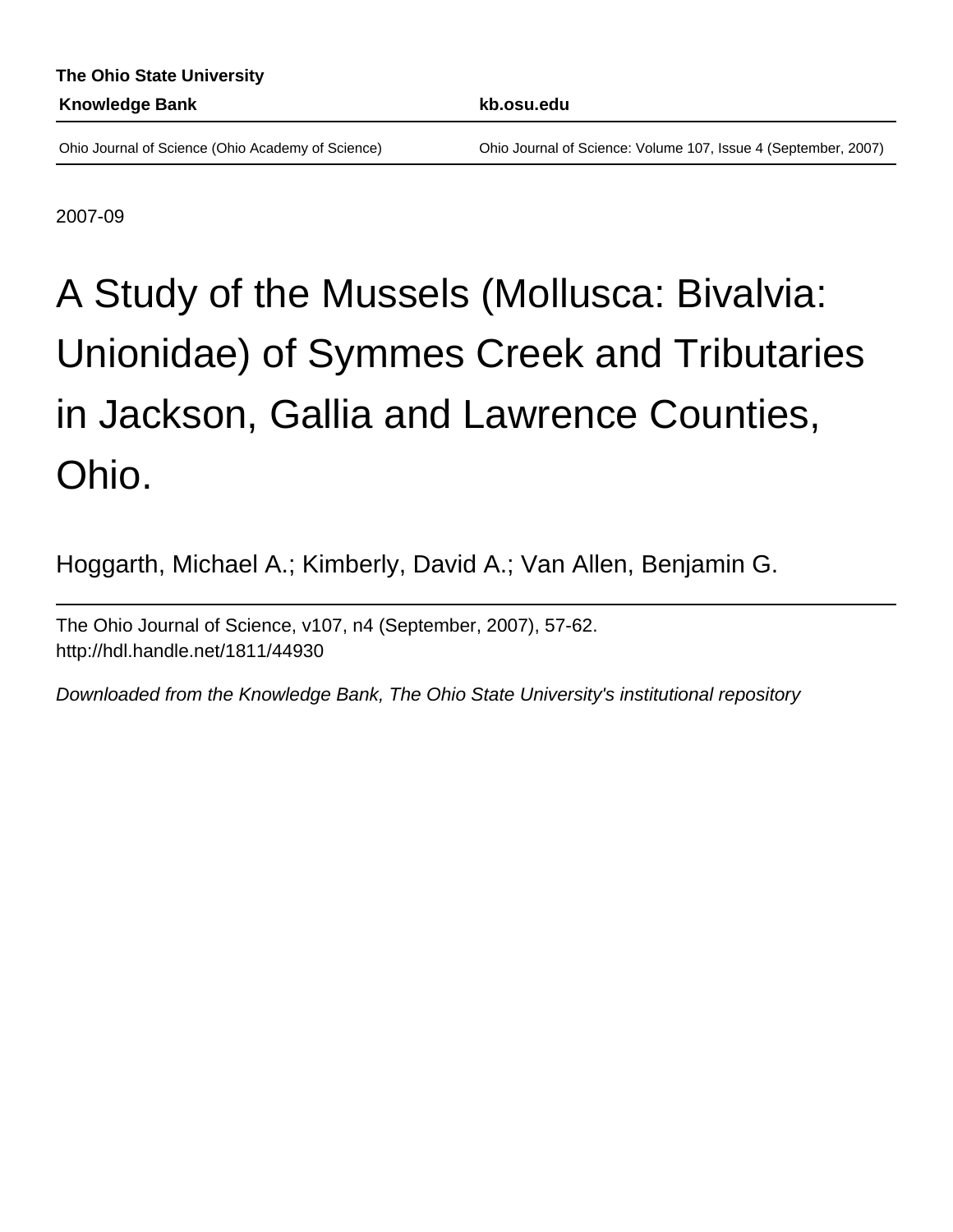### A Study of the Mussels (*Mollusca: Bivalvia: Unionidae*) of Symmes Creek and Tributaries in Jackson, Gallia and Lawrence Counties, Ohio.

MICHAEL A. HOGGARTH<sup>1</sup>, DAVID A. KIMBERLY<sup>2</sup> and BENJAMIN G. VAN ALLEN<sup>3</sup>, Department of Life and Earth Sciences, Otterbein College, Westerville, OH.

Abstract. Freshwater mussels (family Unionidae) are among the most threatened of Ohio's aquatic fauna. Interest in their biogeography has increased as their distribution and abundance has declined. This study was performed to assess the status of the mussels of Symmes Creek and it major tributaries in southern Ohio. Of the 24 species of mussels known to have inhabited this watershed, 16 were found alive in the system in 2004 and 2005 and two others were found as freshly dead shells. These species are thought to represent the extant mussel fauna in the system today. Of the remaining six species collected prior to the current study, three were found alive as single specimens and three were found as very old dead shells and so probably never represented viable populations in the system. During this study, four species were found that had never been reported from Symmes Creek before. These species are *Simpsonaias ambigua* (Ohio species of special concern), *Quadrula pustulosa*, *Obliquaria reflexa* (Ohio threatened species), and *Ligumia recta* (Ohio threatened species). The Ohio endangered mussel, *Villosa lienosa*, had been reported from the upper reaches of Symmes Creek previously and was collected alive during the current study, but in much fewer numbers than had previously been reported. The mussel community in the lower mainstem of Symmes Creek has remained healthy while the communities in the headwaters of Symmes Creek and its smaller tributaries have become severely reduced.

OHIO J SCI 107 (4): 57-62, 2007

#### INTRODUCTION

Watters *et al*. (in press) have reviewed the status of the mussels of Ohio. Relying on numerous studies of the mussels within specific watersheds by Hoggarth (1986, 1990a, 1990b, 1991, 1992, 1995-1996, 2000), Hoggarth *et al*. (1995, 2000), and Watters (1988, 1990,1992, 1998a, 1998b) they concluded that existing mussel community structure within Ohio streams falls into one of three different categories: 1) the mussel community has not been diminished, 2) the mussel community has become greatly reduced from what it was prior to European settlement, or 3) the mussel community had been reduced but has recovered and is approaching similar diversity to pre-European settlement, but with a different suite of species. Watters (1988) concluded that Symmes Creek fell into the first category. He found an abundant fauna both in terms of species richness and number of individuals and concluded that the creek had retained its important ecosystem functions, such as biodiversity.

The intent of the current study was to determine the extent the mussel fauna in this watershed had changed since Watters' (1988) initial study. Prior to Watters' study, five collections had been made in the system (all from Symmes and Buffalo creeks). These studies yielded 12 species of mussels. Watters (1988) collected 20 species from the watershed. Ohio listed species of mussels reported by Watters were *Villosa lienosa* (lined lampmussel) an Ohio endangered species and *Lasmigona compressa* (creek heelsplitter) an Ohio species of concern.

#### MATERIALS AND METHODS

Mussels were collected by hand in the shallow waters of Symmes

Creek, Black Fork Symmes Creek, Buffalo Creek, and Long Creek during the summers of 2004 and 2005. The streams were accessed at bridge crossings or adjacent to roads that paralleled the creeks. Particular attention was made to collect from the same reaches as Watters (1988), although additional sites were sampled as well. Generally a reach of at least 200 meters was searched at each site. All living mussels found were taken from the substrate identified to species and returned. Dead shells were retained to voucher the collections. Dead shells were determined to be freshly dead (dead less than one year), weathered dead (dead longer than five years but less than 20 years), or subfossil (dead longer than 20 years). Only living and freshly dead shells were used to determine the presence of an extant population.

#### RESULTS

The Symmes Creek watershed has been shown to support populations of 24 species of mussels (Table 1). This total includes one Ohio endangered species (*V. lienosa*), two Ohio threatened species (O. reflexa and L. recta), and two Ohio species of concern (*L. compressa* and *S. ambigua*). Prior to this study, 17 species had been found alive in the system, two others were found as freshly dead shells and one additional species was found as a subfossil shell. During the current study 16 living species were found, two additional species were represented by freshly dead shells alone, and one species was represented by weathered shells. Not found during the current study were *L. costata* (previously found as a single subfossil specimen), *Actinonaias ligamentina*, *Toxolasma parvus,* and Villosa iris. The last three species were each previously found as a single living specimen in the system. Discovered for this system for the first time were *S. ambigua*, *Q. pustulosa*, *O. reflexa* and *L*. *recta. Quadrula pustulosa* was found alive in sufficient numbers to indicate a viable population in Symmes Creek. *Simpsonaias ambigua* was found in a limited reach of Symmes Creek mostly under flat boulders where numerous mud puppies (*Necturus maculosus*) also were found. The fact that so many mud puppies were found in this reach indicates that the potential for a viable population of the salamander mussel also occurs in this creek. *Obliquaria reflexa* and *Ligumia recta* were found as single specimens and should not be

<sup>1</sup> Address correspondence to Michael A. Hoggarth, Department of Earth and Life Sciences, Otterbein College, Westerville, OH 43081. Email: mhoggarth@ otterbein.edu.

<sup>&</sup>lt;sup>2</sup>Current address: David A. Kimberly, Department of Biology, University of Texas at Tyler, Tyler, TX 75701

<sup>&</sup>lt;sup>3</sup>Current address: Benjamin G. Van Allen, Department of Biology, Virginia Commonwealth University, Richmond, VA 23284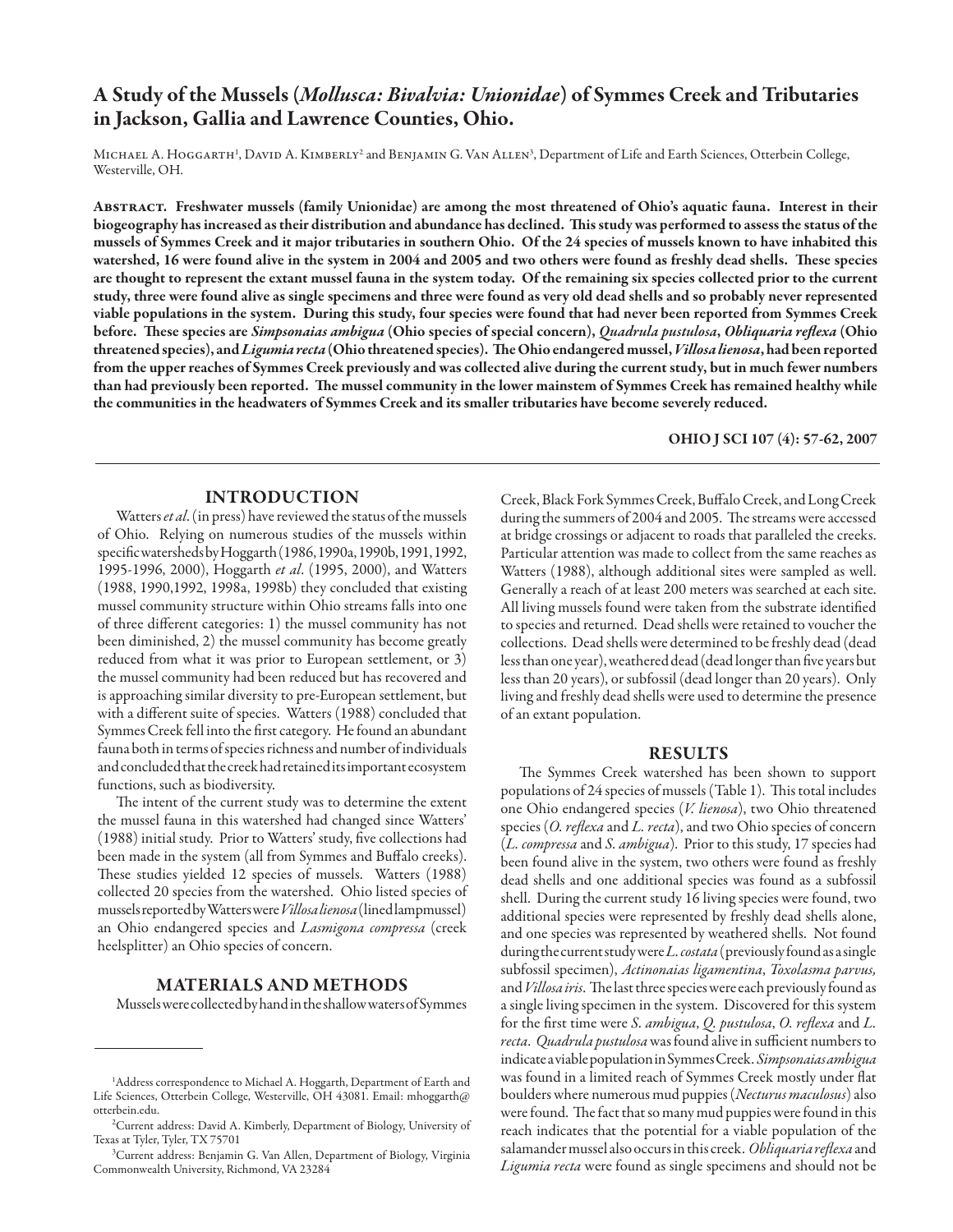#### Table 1

#### *Mussels collected from Symmes Creek and tributaries prior to 2004 (Pri) and during this study, 2004 and 2005 (Cur).*

| Species                          | Pri              | Live<br>Cur      | Dead<br>Pri      | Cur              | Weathered<br>Pri | Cur                     | Subfossil<br>Pri | Cur              |                  | Total<br>$\ensuremath{\mathrm{Cur}}$<br>$\Pr$ |  |  |
|----------------------------------|------------------|------------------|------------------|------------------|------------------|-------------------------|------------------|------------------|------------------|-----------------------------------------------|--|--|
|                                  |                  |                  |                  |                  |                  |                         |                  |                  |                  |                                               |  |  |
| Utterbackia imbecillis           | $\sqrt{2}$       | $\boldsymbol{0}$ | $\boldsymbol{0}$ | $\mathbf{1}$     | $\mathbf{0}$     | $\sqrt{2}$              | $\boldsymbol{0}$ | $\boldsymbol{0}$ | $\mathbf{2}$     | $\mathfrak{Z}$                                |  |  |
| Pyganodon grandis                | 124              | $27\,$           | 5                | 5                | 22               | $\mathfrak{Z}$          | $\boldsymbol{0}$ | $\boldsymbol{0}$ | 151              | 35                                            |  |  |
| Anodontoides ferussacianus       | 14               | $\mathbf{1}$     | 9                | $\boldsymbol{0}$ | 6                | $\mathbf{2}$            | $\boldsymbol{0}$ | $\boldsymbol{0}$ | 29               | $\mathfrak{Z}$                                |  |  |
| Strophitus undulatus             | 19               | $\boldsymbol{0}$ | 10               | $\boldsymbol{0}$ | $\overline{4}$   | $\mathbf{0}$            | $\boldsymbol{0}$ | $\boldsymbol{0}$ | 33               | $\boldsymbol{0}$                              |  |  |
| Lasmigona complanata             | 49               | 6                | $\mathbf{1}$     | $\mathbf{2}$     | $\overline{4}$   | $\boldsymbol{7}$        | $\boldsymbol{0}$ | $\mathbf{1}$     | 54               | $16$                                          |  |  |
| Lasmigona costata                | $\boldsymbol{0}$ | $\boldsymbol{0}$ | $\boldsymbol{0}$ | $\boldsymbol{0}$ | $\boldsymbol{0}$ | $\boldsymbol{0}$        | $\mathbf{1}$     | $\boldsymbol{0}$ | $\mathbf{1}$     | $\boldsymbol{0}$                              |  |  |
| Lasmigona compressa <sup>c</sup> | $\sqrt{2}$       | $\boldsymbol{0}$ | $\boldsymbol{0}$ | $\boldsymbol{0}$ | $\mathbf{2}$     | $\mathbf{1}$            | $\boldsymbol{0}$ | $\boldsymbol{0}$ | $\overline{4}$   | $\mathbf{1}$                                  |  |  |
| Simpsonaias ambigua <sup>c</sup> | $\boldsymbol{0}$ | $\mathbf{1}$     | $\boldsymbol{0}$ | $\mathbf{1}$     | $\boldsymbol{0}$ | $\boldsymbol{0}$        | $\boldsymbol{0}$ | $\boldsymbol{0}$ | $\boldsymbol{0}$ | $\sqrt{2}$                                    |  |  |
| Amblema plicata                  | 58               | 194              | 8                | 3                | $\mathbf{1}$     | $\sqrt{2}$              | $\boldsymbol{0}$ | $\boldsymbol{0}$ | 67               | 199                                           |  |  |
| Quadrula quadrula                | $\boldsymbol{0}$ | 6                | 6                | $\boldsymbol{0}$ | $\mathbf{1}$     | $\mathfrak{Z}$          | $\boldsymbol{0}$ | $\mathbf{1}$     | 7                | $\mathfrak{g}$                                |  |  |
| Quadrula pustulosa               | $\boldsymbol{0}$ | $27\,$           | $\boldsymbol{0}$ | $\boldsymbol{0}$ | $\boldsymbol{0}$ | $\,1$                   | $\boldsymbol{0}$ | $\mathbf{1}$     | $\boldsymbol{0}$ | 29                                            |  |  |
| Tritogonia verrucosa             | $30\,$           | 181              | $\mathbf{2}$     | 6                | $\mathfrak{Z}$   | $\sqrt{2}$              | $\boldsymbol{0}$ | $\boldsymbol{0}$ | 35               | 189                                           |  |  |
| Fusconaia flava                  | 24               | 51               | 25               | 6                | $\mathbf{1}$     | $\mathbf{1}$            | $\boldsymbol{0}$ | $\boldsymbol{0}$ | 50               | 58                                            |  |  |
| Actinonaias ligamentina          | $\mathbf{1}$     | $\boldsymbol{0}$ | $\boldsymbol{0}$ | $\boldsymbol{0}$ | $\boldsymbol{0}$ | $\boldsymbol{0}$        | $\boldsymbol{0}$ | $\boldsymbol{0}$ | $\mathbf{1}$     | $\boldsymbol{0}$                              |  |  |
| Leptodea fragilis                | 24               | $40\,$           | $\mathbf{1}$     | 9                | $\mathbf{1}$     | $\mathbf{1}$            | $\boldsymbol{0}$ | $\boldsymbol{0}$ | $26\,$           | 50                                            |  |  |
| Potamilus alatus                 | 30               | 37               | $\mathbf{2}$     | 8                | $\mathbf{1}$     | $\overline{4}$          | $\boldsymbol{0}$ | $\mathbf{1}$     | 33               | 50                                            |  |  |
| Obliquaria reflexa <sup>b</sup>  | $\boldsymbol{0}$ | $\boldsymbol{0}$ | $\boldsymbol{0}$ | $\mathbf{1}$     | $\boldsymbol{0}$ | $\boldsymbol{0}$        | $\boldsymbol{0}$ | $\boldsymbol{0}$ | $\boldsymbol{0}$ | $\mathbf{1}$                                  |  |  |
| Toxolasma parvus                 | $\mathbf{1}$     | $\boldsymbol{0}$ | $\boldsymbol{0}$ | $\boldsymbol{0}$ | $\boldsymbol{0}$ | $\boldsymbol{0}$        | $\boldsymbol{0}$ | $\boldsymbol{0}$ | $\mathbf{1}$     | $\boldsymbol{0}$                              |  |  |
| Obovaria subrotunda              | $\boldsymbol{0}$ | $\mathbf{2}$     | $\mathbf{1}$     | $\boldsymbol{0}$ | $\mathbf{2}$     | $\mathbf{0}$            | $\boldsymbol{0}$ | $\boldsymbol{0}$ | 3                | $\sqrt{2}$                                    |  |  |
| Ligumia rectab                   | $\boldsymbol{0}$ | $\,1$            | $\boldsymbol{0}$ | $\boldsymbol{0}$ | $\boldsymbol{0}$ | $\boldsymbol{0}$        | $\boldsymbol{0}$ | $\boldsymbol{0}$ | $\boldsymbol{0}$ | $\,1$                                         |  |  |
| Villosa iris                     | $\,1$            | $\boldsymbol{0}$ | $\boldsymbol{0}$ | $\boldsymbol{0}$ | $\boldsymbol{0}$ | $\boldsymbol{0}$        | $\boldsymbol{0}$ | $\boldsymbol{0}$ | $\,1$            | $\boldsymbol{0}$                              |  |  |
| Villosa lienosa <sup>a</sup>     | $43\,$           | $\,1$            | $20\,$           | $\boldsymbol{0}$ | 5                | 5                       | $\sqrt{2}$       | $\boldsymbol{0}$ | $70\,$           | $\epsilon$                                    |  |  |
| Lampsilis r. luteola             | 268              | $170\,$          | $10\,$           | $\overline{4}$   | 25               | $10\,$                  | $\boldsymbol{0}$ | 5                | 303              | 189                                           |  |  |
| Lampsilis cardium                | $97\,$           | $110\,$          | $\,$ 8 $\,$      | 5                | $\overline{4}$   | $\overline{\mathbf{3}}$ | $\boldsymbol{0}$ | $\boldsymbol{0}$ | 109              | 118                                           |  |  |
| Total number of species          | $17\,$           | $16\,$           | 14               | $12\,$           | 16               | $15\,$                  | $\mathbf 2$      | $\mathsf S$      | 20               | 19                                            |  |  |
| Total number of individuals      | $787\,$          | 855              | $108\,$          | 51               | $78\,$           | $46\,$                  | $\mathfrak{Z}$   | $\boldsymbol{9}$ | 980              | 961                                           |  |  |

a Ohio Endangered

<sup>b</sup>Ohio Threatened

cOhio Species of Special Concern

live = collected alive

dead = collected as a freshly dead shell (nacre lustrous and periostracum intact)

weathered = collected as a weathered dead shell (nacre not lustrous and periostracum intact) subfossil = collected as a subfossil shell (nacre and periostracum eroded)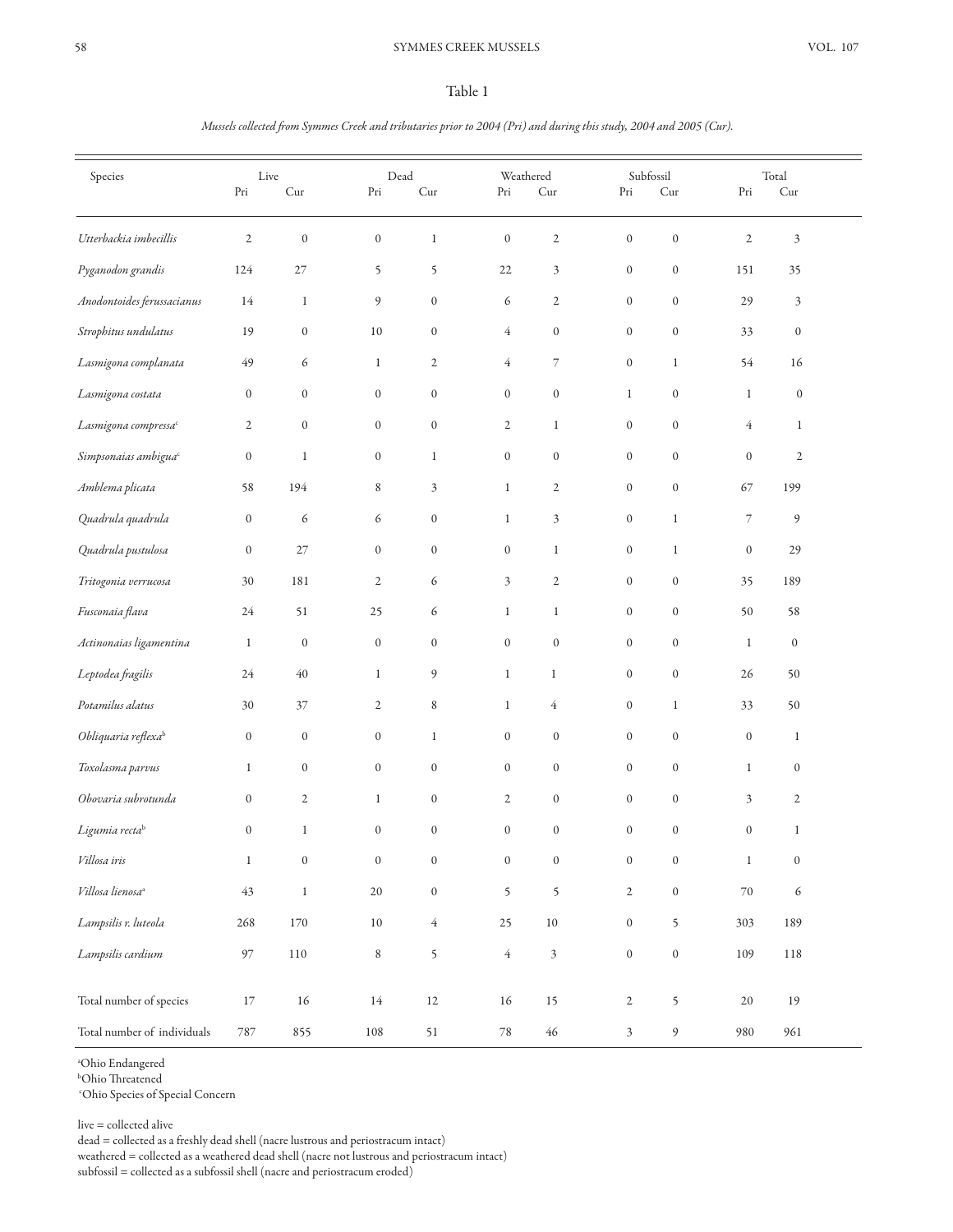considered to have viable populations in the creek. These specimens may represent single introductions from fish hosts.

Although it appears that the overall diversity within the system has remained fairly constant over the last 18 years, Black Fork Symmes Creek and the headwaters of Symmes Creek have not retained their mussel faunas. Prior to the current study, Black Fork Symmes Creek supported a community of 13 species of mussels, 12 of which had been found alive. Also, the headwaters of Symmes Creek supported 12 species all of which had been found alive (Table 2). During the current study, only two species were found in Black Fork, only one of which was found alive, and only six species were found in the headwaters of Symmes Creek (Table 3). In addition, Buffalo Creek seems to have lost its entire mussel community, including *L*. *r. luteola*, which is among the most

#### Table 2

| Distribution of mussels collected from the Symmes Creek watershed prior to 2004. |  |  |  |  |  |
|----------------------------------------------------------------------------------|--|--|--|--|--|
|----------------------------------------------------------------------------------|--|--|--|--|--|

| Species                | 1927-1930<br>Symmes Creek |                  |                  |                | 1971<br><b>Buffalo Creek</b> |             |                | 1987<br><b>Black Fork</b> |                          |                  |                  |                  |                | headwaters   |                  | 1987 - Symmes Creek<br>middle |                |                  |                  |                  | mouth                    |                  |                  |                  |                |
|------------------------|---------------------------|------------------|------------------|----------------|------------------------------|-------------|----------------|---------------------------|--------------------------|------------------|------------------|------------------|----------------|--------------|------------------|-------------------------------|----------------|------------------|------------------|------------------|--------------------------|------------------|------------------|------------------|----------------|
|                        | L                         | D W T            |                  |                | L                            |             | D              | W                         | $\mathbf T$              | L                | $\mathbf D$      | W                | $\mathcal T$   | L            | $\mathbf D$      | $\ensuremath{\text{W}}$       | T              |                  | L D              | W                | $\mathbf T$              | L                | $\mathbf D$      | W T              |                |
| U. imbecillis          |                           |                  |                  |                |                              |             |                |                           |                          | $\sqrt{2}$       | $\boldsymbol{0}$ | $\boldsymbol{0}$ | $\overline{2}$ |              |                  |                               |                |                  |                  |                  |                          |                  |                  |                  |                |
| P. grandis             | $\mathbf{0}$              | 4                | $\boldsymbol{0}$ | $\overline{4}$ | $\mathbf{0}$                 |             | 1              | $\mathbf{0}$              | 1                        | 60               | $\mathbf{0}$     | 9                | 69             | 62           | $\mathbf{0}$     | $10\,$                        | 72             | $\mathbf{2}$     | $\mathbf{0}$     | $\mathfrak{2}$   | 4                        |                  |                  |                  |                |
| A. ferussacianus       | $\boldsymbol{0}$          | 1                | $\boldsymbol{0}$ | 1              | $\boldsymbol{0}$             |             | 6              | $\boldsymbol{0}$          | 6                        | 7                | $\mathbf 1$      | $\boldsymbol{0}$ | 8              | 5            | $\boldsymbol{0}$ | 3                             | 8              |                  |                  |                  |                          |                  |                  |                  |                |
| S. undulatus           |                           |                  |                  |                | $\boldsymbol{0}$             |             | $\mathbf{1}$   | $\mathbf{0}$              | $\mathbf{1}$             | 10               | $\mathbf{1}$     | $\mathbf{0}$     | 11             | $\mathbf{1}$ | $\mathbf{1}$     | $\boldsymbol{0}$              | $\mathfrak{2}$ | 5                | $\overline{4}$   | 3                | 12                       | 3                | $\boldsymbol{0}$ | 1                | 4              |
| L. complanata          | $\boldsymbol{0}$          | $\boldsymbol{0}$ | 1                | $\mathbf{1}$   |                              |             |                |                           | $\overline{\phantom{a}}$ | $20\,$           | $\mathbf 1$      | $\boldsymbol{0}$ | 21             | 20           | $\boldsymbol{0}$ | $\mathfrak{Z}$                | 23             | 7                | $\boldsymbol{0}$ | $\boldsymbol{0}$ | $\overline{\phantom{a}}$ | $\mathbf{2}$     | $\boldsymbol{0}$ | $\boldsymbol{0}$ | $\sqrt{2}$     |
| L. costata             |                           |                  |                  |                |                              |             |                |                           |                          |                  |                  |                  |                |              |                  |                               |                |                  |                  |                  |                          | $\boldsymbol{0}$ | $\mathbf{0}$     | $\mathbf{1}$     | $\mathbf{1}$   |
| L. compressa           |                           |                  |                  |                |                              |             |                |                           |                          | $\boldsymbol{0}$ | $\boldsymbol{0}$ | 1                | $\mathbf{1}$   | 1            | $\boldsymbol{0}$ | 1                             | $\mathfrak{2}$ |                  |                  |                  |                          | $\mathbf{1}$     | $\boldsymbol{0}$ | $\boldsymbol{0}$ | $\mathbf{1}$   |
| A. plicata             | $\boldsymbol{0}$          | 5                | $\boldsymbol{0}$ | 5              |                              |             |                |                           |                          | 6                | $\boldsymbol{0}$ | $\mathbf{0}$     | 6              | 10           | $\boldsymbol{0}$ | $\boldsymbol{0}$              | 10             | 28               | $\mathfrak{Z}$   | $\mathbf{1}$     | 32                       | 14               | $\boldsymbol{0}$ | $\mathbf{0}$     | 14             |
| Q. quadrula            | $\boldsymbol{0}$          | 6                | $\boldsymbol{0}$ | 6              |                              |             |                |                           |                          |                  |                  |                  |                |              |                  |                               |                |                  |                  |                  |                          | $\boldsymbol{0}$ | $\boldsymbol{0}$ | 1                | $\mathbf{1}$   |
| T. verrucosa           | $\mathbf{0}$              | $\mathbf{1}$     | $\boldsymbol{0}$ | $\mathbf{1}$   |                              |             |                |                           |                          |                  |                  |                  |                |              |                  |                               |                | 6                | $\mathbf{0}$     | 3                | 9                        | 24               | $\mathbf{1}$     | $\mathbf{0}$     | 25             |
| F. flava               |                           |                  |                  |                |                              |             |                |                           |                          |                  |                  |                  |                | 3            | 1                | $\boldsymbol{0}$              | 4              |                  | 14 23            | $\mathbf{1}$     | 38                       | 6                | $\mathbf{1}$     | $\boldsymbol{0}$ | 7              |
| A. ligamentina         |                           |                  |                  |                |                              |             |                |                           |                          |                  |                  |                  |                |              |                  |                               |                | $\mathbf{1}$     | $\mathbf{0}$     | $\boldsymbol{0}$ | $\mathbf{1}$             |                  |                  |                  |                |
| L. fragilis            |                           |                  |                  |                |                              |             |                |                           |                          | 18               | $\mathbf{0}$     | $\boldsymbol{0}$ | 18             |              |                  |                               |                | $\overline{4}$   | $\overline{1}$   | $\boldsymbol{0}$ | 5                        | $\mathbf{2}$     | $\mathbf{0}$     | 1                | 3              |
| P. alatus              | $\boldsymbol{0}$          | $\mathbf{1}$     | $\mathbf{0}$     | $\mathbf{1}$   |                              |             |                |                           |                          | 18               | $\boldsymbol{0}$ | $\boldsymbol{0}$ | 18             | $\mathbf 1$  | $\mathbf{0}$     | $\boldsymbol{0}$              | $\mathbf{1}$   | 5                | $\overline{0}$   | $\boldsymbol{0}$ | 5                        | 6                | $\mathbf{1}$     | $\mathbf{1}$     | 8              |
| T. parvus              |                           |                  |                  |                |                              |             |                |                           |                          | $\mathbf{1}$     | $\mathbf{0}$     | $\mathbf{0}$     | $\mathbf{1}$   |              |                  |                               |                |                  |                  |                  |                          |                  |                  |                  |                |
| O. subrotunda          | $\boldsymbol{0}$          | 1                | $\boldsymbol{0}$ | $\mathbf{1}$   |                              |             |                |                           |                          |                  |                  |                  |                |              |                  |                               |                | $\boldsymbol{0}$ | $\boldsymbol{0}$ | $\mathbf{1}$     | $\mathbf{1}$             | $\boldsymbol{0}$ | $\mathbf{0}$     | 1                | 1              |
| V. iris                |                           |                  |                  |                |                              |             |                |                           |                          |                  |                  |                  |                | $\mathbf{1}$ | $\boldsymbol{0}$ | $\boldsymbol{0}$              | 1              |                  |                  |                  |                          |                  |                  |                  |                |
| V. lienosa             |                           |                  |                  |                | $\mathbf{0}$                 | 11          |                | $\mathbf{0}$              | 11                       | 14               | $\mathbf{1}$     | 1                | 16             | 28           | 8                | 6                             | 42             |                  |                  |                  |                          |                  |                  |                  |                |
| L. r. luteola          | $\mathbf{0}$              | 6                | $\boldsymbol{0}$ | 6              | $\boldsymbol{0}$             |             | $\mathfrak{Z}$ | $\boldsymbol{0}$          | 3                        | 36               | $\mathbf{0}$     | $\boldsymbol{0}$ | 36             | 90           | $\boldsymbol{0}$ | $\overline{4}$                | 94             | 100              | $\mathbf{1}$     | 15               | 116                      | 40               | $\mathbf{0}$     | 1                | 41             |
| L. cardium             | $\boldsymbol{0}$          | 5                | $\boldsymbol{0}$ | 5              | $\boldsymbol{0}$             |             | $\mathbf{1}$   | $\boldsymbol{0}$          | $\mathbf{1}$             | 15               | $\boldsymbol{0}$ | $\mathbf{1}$     | 16             | 34           | $\boldsymbol{0}$ | $\boldsymbol{0}$              | 34             | 42               | $\overline{1}$   | $\mathfrak{Z}$   | 46                       | 6                | $\mathbf{1}$     | $\boldsymbol{0}$ | $\overline{7}$ |
| Total no. of species 0 |                           | 9                |                  | $1\quad 10$    | $\boldsymbol{0}$             |             | 6              | $\boldsymbol{0}$          | 6                        | 12               | $\overline{4}$   | 4                | 13             | 12           | 3                | 6                             | 12             | 11               | - 6              | 8                | 12                       | 10               | $\overline{4}$   | 7                | 13             |
| Total # individuals 0  |                           | 30               |                  | $1 \quad 31$   |                              | $0\quad 23$ |                | $\overline{0}$            | 23                       | 207              | 4                |                  | 12 223         | 256          |                  | 10 27 293                     |                | 214 33           |                  | 29               | 276                      | 104              | $\overline{4}$   |                  | 7 115          |

 $L =$  collected alive

 $D =$  collected as a freshly dead shell

W = collected as a weathered or a subfossil shell

T = total number of mussels collected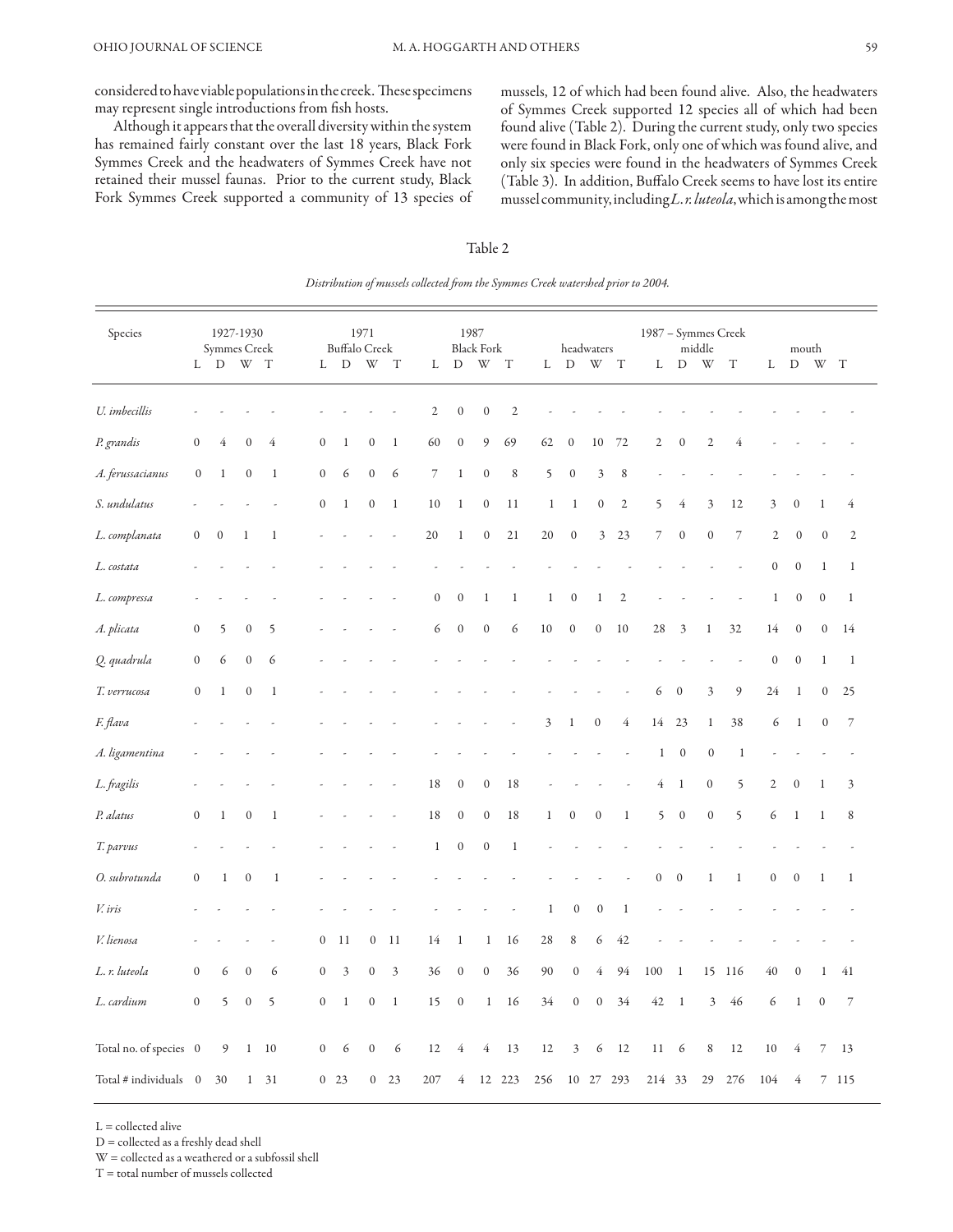tolerant of mussel species. This study documents a severe decline in mussel abundance in the smaller tributaries of Symmes Creek watershed. Black Fork Symmes Creek shows an 85% loss of species and a 98% loss of individuals since 1987 (Tables 2 and 3), and the headwaters of Symmes Creek shows a 50% loss in species and a 72% loss of individuals. Although some different species were found in 1987 and 2004-05 the middle and lower reaches of Symmes Creek showed no loss of species richness and a 50% to 62% increase in numbers of individual mussels found. This apparent loss of species and numbers of individuals is not a result of increased sampling effort as equivalent effort to that done in 1987 was made in Buffalo Creek, Black Fork Symmes Creek, and the headwaters of Symmes Creek during this study.

Within Symmes Creek itself, most species of mussels retained their relative density and distribution (Table 4) while some species either have been in decline or are more abundant and/or more widely distributed in the system. *Strophitus undulatus* went from a population of 17 specimens distributed over eight sites in 1987

| $\rm Species$              |                  | Long Creek       |                         |                           |  |                  | <b>Buffalo Creek</b> |                             |                             |                  | <b>Black Fork</b> |                  |  |                | headwaters       |                  |                | 2004 - Symmes Creek<br>$\operatorname{middle}$ |                  |                          |                  |                          | mouth            |                  |                  |                  |
|----------------------------|------------------|------------------|-------------------------|---------------------------|--|------------------|----------------------|-----------------------------|-----------------------------|------------------|-------------------|------------------|--|----------------|------------------|------------------|----------------|------------------------------------------------|------------------|--------------------------|------------------|--------------------------|------------------|------------------|------------------|------------------|
|                            |                  |                  | ${\rm L}$ $\;$ D $\;$ W | $\ensuremath{\mathrm{T}}$ |  |                  | L D                  | W                           | $\ensuremath{\mathrm{T}}$   |                  | ${\bf L}$ $\;$ D  | W                |  | $\mathbf T$    |                  | L D              | W T            |                                                | L                | $\,$ D                   | W                | T                        |                  | ${\bf L}$ $\;$ D | W                | $\mathbf T$      |
| U. imbecillis              |                  |                  |                         |                           |  |                  |                      |                             |                             |                  |                   |                  |  |                | $\boldsymbol{0}$ | $\mathbf{1}$     | $\mathbf{2}$   | $\mathfrak{Z}$                                 |                  |                          |                  |                          |                  |                  |                  |                  |
| P. grandis                 |                  |                  |                         |                           |  |                  |                      |                             |                             | $\mathfrak{2}$   | $\boldsymbol{0}$  | $\boldsymbol{0}$ |  | $\overline{2}$ | 19               | 5                | $\mathfrak{Z}$ | 27                                             | 6                | $\boldsymbol{0}$         | $\boldsymbol{0}$ | 6                        |                  |                  |                  |                  |
| A. ferussacianus           | $\mathbf{0}$     | $\mathbf{0}$     | 1                       | 1                         |  |                  |                      |                             |                             |                  |                   |                  |  |                |                  |                  |                |                                                | $\mathbf{1}$     | $\boldsymbol{0}$         | $\boldsymbol{0}$ | $\mathbf{1}$             |                  |                  |                  |                  |
| L. complanata              | $\overline{0}$   | $\boldsymbol{0}$ | 1                       | 1                         |  |                  |                      |                             |                             | $\boldsymbol{0}$ | $\overline{2}$    | $\boldsymbol{0}$ |  | $\mathfrak{2}$ | $\mathfrak{Z}$   | $\,0\,$          | 5              | $\,8\,$                                        | $\mathbf{2}$     | $\boldsymbol{0}$         | $\sqrt{2}$       | $\overline{4}$           | $\mathbf{1}$     | $\boldsymbol{0}$ | $\boldsymbol{0}$ | $\mathbf{1}$     |
| L. compressa               | $\boldsymbol{0}$ | $\boldsymbol{0}$ | $\mathbf{1}$            | $\mathbf{1}$              |  |                  |                      |                             |                             |                  |                   |                  |  |                |                  |                  |                |                                                |                  |                          |                  |                          |                  |                  |                  |                  |
| S. ambigua                 |                  |                  |                         |                           |  |                  |                      |                             |                             |                  |                   |                  |  |                |                  |                  |                |                                                | $\mathbf{1}$     | 1                        | $\boldsymbol{0}$ | $\sqrt{2}$               |                  |                  |                  |                  |
| A. plicata                 |                  |                  |                         |                           |  |                  |                      |                             |                             |                  |                   |                  |  |                |                  |                  |                |                                                | 182              | $\sqrt{2}$               |                  | 1 185                    | 12               | $\mathbf{1}$     | 1                | 14               |
| Q. quadrula                |                  |                  |                         |                           |  |                  |                      |                             |                             |                  |                   |                  |  |                |                  |                  |                |                                                | $\boldsymbol{0}$ | $\boldsymbol{0}$         | $\mathbf{2}$     | $\mathfrak{2}$           | 6                | $\boldsymbol{0}$ | $\mathbf{1}$     | $\boldsymbol{7}$ |
| Q. pustulosa               |                  |                  |                         |                           |  |                  |                      |                             |                             |                  |                   |                  |  |                |                  |                  |                |                                                | $\boldsymbol{0}$ | $\boldsymbol{0}$         | $\mathbf{1}$     | $\mathbf{1}$             | 27               | $\boldsymbol{0}$ | $\mathbf{1}$     | 28               |
| T. verrucosa               |                  |                  |                         |                           |  |                  |                      |                             |                             |                  |                   |                  |  |                |                  |                  |                |                                                | 35               | $\overline{4}$           | $\boldsymbol{0}$ | 39                       | 146              | $\sqrt{2}$       | $\mathbf{2}$     | 150              |
| F. flava                   |                  |                  |                         |                           |  |                  |                      |                             |                             |                  |                   |                  |  |                |                  |                  |                |                                                | 41               | $\mathfrak{Z}$           |                  | 145                      | 10               | $\mathfrak{Z}$   | $\boldsymbol{0}$ | 13               |
| L. fragilis                |                  |                  |                         |                           |  |                  |                      |                             |                             |                  |                   |                  |  |                |                  |                  |                |                                                | 29               | $\overline{4}$           |                  | 0, 33                    | 11               | 5                | $\,1$            | 17               |
| P. alatus                  |                  |                  |                         |                           |  |                  |                      |                             |                             |                  |                   |                  |  |                |                  |                  |                |                                                | 29               | $\epsilon$               |                  | 2 37                     | 8                | $\sqrt{2}$       | 3                | 13               |
| O. reflexa                 |                  |                  |                         |                           |  |                  |                      |                             |                             |                  |                   |                  |  |                |                  |                  |                |                                                |                  |                          |                  | $\overline{\phantom{a}}$ | $\boldsymbol{0}$ | $\mathbf{1}$     | $\boldsymbol{0}$ | $\mathbf{1}$     |
| O. subrotunda              |                  |                  |                         |                           |  |                  |                      |                             |                             |                  |                   |                  |  |                |                  |                  |                |                                                | $\mathbf{1}$     | $\boldsymbol{0}$         | $\boldsymbol{0}$ | $\mathbf{1}$             | $\mathbf{1}$     | $\boldsymbol{0}$ | $\mathbf{0}$     | $\mathbf{1}$     |
| L. recta                   |                  |                  |                         |                           |  |                  |                      |                             |                             |                  |                   |                  |  |                |                  |                  |                |                                                |                  |                          |                  | $\overline{\phantom{a}}$ | $\mathbf{1}$     | $\boldsymbol{0}$ | $\boldsymbol{0}$ | $\mathbf{1}$     |
| V. lienosa                 |                  |                  |                         |                           |  |                  |                      |                             |                             |                  |                   |                  |  |                | $\mathbf{1}$     | $\boldsymbol{0}$ | 5              | 6                                              |                  |                          |                  |                          |                  |                  |                  |                  |
| L. r. luteola              | $\overline{0}$   | $\mathbf{1}$     | 6                       | $\boldsymbol{7}$          |  | $\boldsymbol{0}$ | $\mathbf{0}$         | 3                           | $\mathfrak{Z}$              |                  |                   |                  |  |                | 30               | $\mathbf{1}$     | $\overline{4}$ | 35                                             | 103              | $\boldsymbol{0}$         |                  | 1 104                    | 37               | $\sqrt{2}$       | $\mathbf{1}$     | 40               |
| L. cardium                 |                  |                  |                         |                           |  |                  |                      |                             |                             |                  |                   |                  |  |                | $\,1$            | $\mathbf{1}$     | $\mathfrak 2$  | $\overline{4}$                                 | 94               | $\,1$                    |                  | 1 96                     | 15               | $\mathfrak{Z}$   | $\boldsymbol{0}$ | 18               |
| Total no. of species       | $0\quad \, 1$    |                  | $\overline{4}$          | 4                         |  | $\mathbf{0}$     | $\mathbf{0}$         | 1                           | $\mathbf{1}$                | $\mathbf{1}$     | $\mathbf{1}$      | $\boldsymbol{0}$ |  | $\mathfrak{2}$ | 5                | 4                | 6              | 6                                              | 12               | $\overline{\phantom{a}}$ |                  | 8 12                     | 12               | 8                | $\overline{7}$   | 13               |
| Total no. of individuals 0 |                  | $\overline{1}$   | 9                       | 10                        |  | $\boldsymbol{0}$ | $\boldsymbol{0}$     | $\ensuremath{\mathfrak{Z}}$ | $\ensuremath{\mathfrak{Z}}$ | $\mathbf{2}$     | $\sqrt{2}$        | $\boldsymbol{0}$ |  | $\overline{4}$ | 54               | $\,$ 8 $\,$      | 21             | 83                                             | 524              | $21\,$                   |                  | 11 556                   | $275\,$          | 19               | 10               | 304              |

Table 3 Distribution of mussels collected from the Symmes Creek watershed in 2004 and 2005.

 $L =$  collected alive

D = collected as a freshly dead shell

W = collected as a weathered or a subfossil shell

T = total number of mussels collected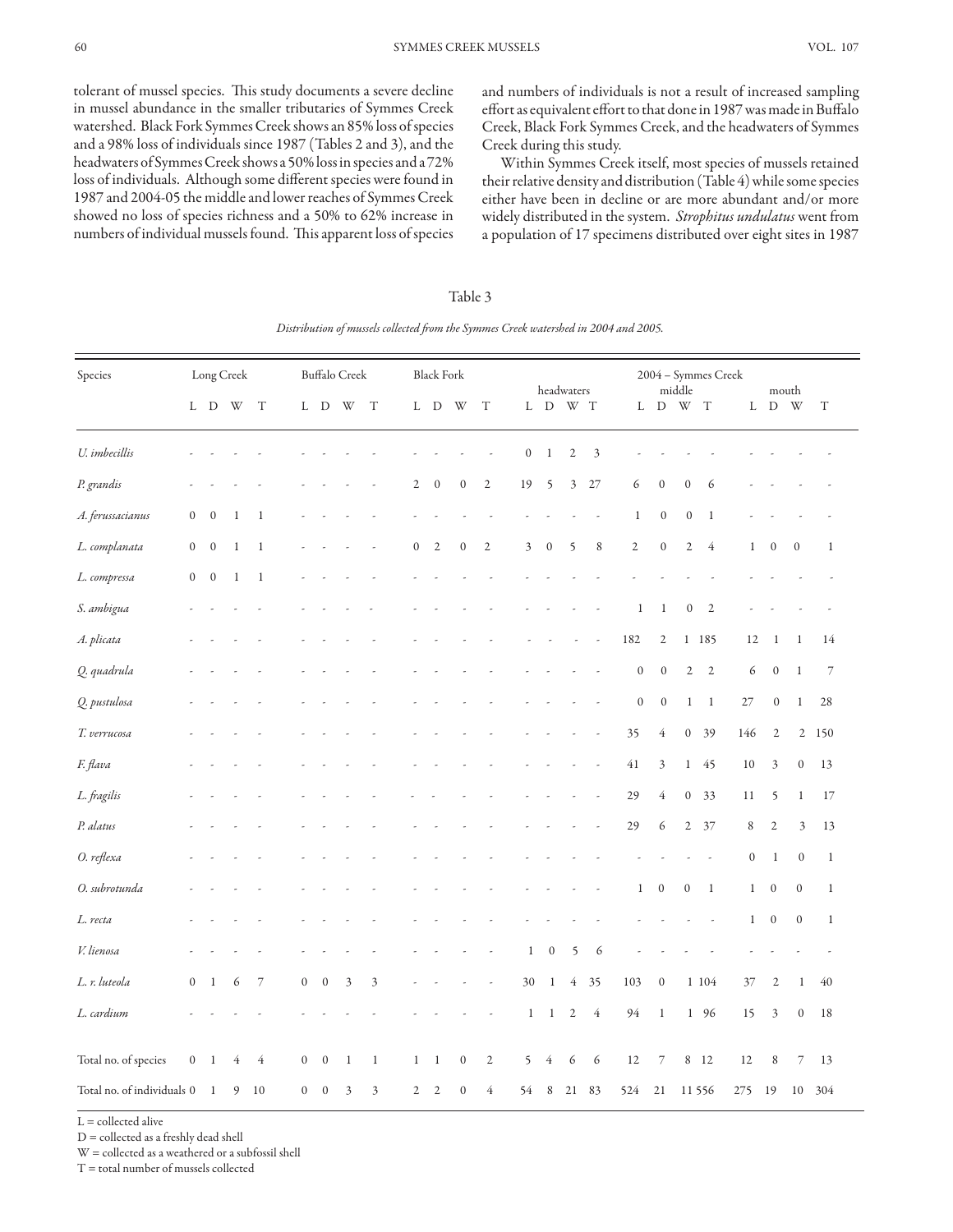to completely absent during this study. On the other hand, *Q. pustulosa* went from non-existent in 1987 to a population of 29 specimens (27 at one site) distributed over three sites. *Amblema plicata* and *Tritogonia verrucosa* increased their densities and

distributions, while *V. lienosa* became less numerous and had a much smaller distribution than in 1987. *Lampsilis r. luteola* retained its dominant position in the community but reduced its relative abundance due to increases in other species. Of interest here is the

| Species                     | $1987$ $\#$                 | 1987 %  | $1987\,\mathrm{D}$          | $2004/5$ #       | $2004/5~\%$ | $2004/5$ D       |
|-----------------------------|-----------------------------|---------|-----------------------------|------------------|-------------|------------------|
| $U.$ imbecillis             | $\boldsymbol{0}$            | $0.0\,$ | $\boldsymbol{0}$            | $\sqrt{3}$       | 0.3         | $\mathfrak{Z}$   |
| P. grandis                  | $37\,$                      | 5.7     | $\,$ 8 $\,$                 | $34\,$           | 3.6         | $\,8\,$          |
| A. ferussacianus            | $\,$ 8 $\,$                 | $1.2\,$ | $\mathfrak{Z}$              | $\,1$            | $0.1\,$     | $\mathbf{1}$     |
| S. undulatus                | $17\,$                      | 2.6     | $\,$ 8 $\,$                 | $\boldsymbol{0}$ | $0.0\,$     | $\boldsymbol{0}$ |
| L. complanata               | 33                          | $5.1\,$ | $10\,$                      | 13               | $1.4\,$     | 5                |
| L. costata                  | $\mathbf{1}$                | $0.2\,$ | $\,1\,$                     | $\boldsymbol{0}$ | $0.0\,$     | $\boldsymbol{0}$ |
| L. compressa                | $\ensuremath{\mathfrak{Z}}$ | 0.5     | $\ensuremath{\mathfrak{Z}}$ | $\boldsymbol{0}$ | $0.0\,$     | $\boldsymbol{0}$ |
| S. ambigua                  | $\boldsymbol{0}$            | $0.0\,$ | $\boldsymbol{0}$            | $\overline{c}$   | $0.2\,$     | $\sqrt{2}$       |
| A. plicata                  | 56                          | 8.6     | $\boldsymbol{7}$            | 199              | 20.9        | $11\,$           |
| Q. quadrula                 | $\mathbf{1}$                | $0.2\,$ | $\mathbf{1}$                | $\boldsymbol{9}$ | $0.9\,$     | $\epsilon$       |
| Q. pustulosa                | $\boldsymbol{0}$            | $0.0\,$ | $\boldsymbol{0}$            | 29               | 3.0         | $\mathfrak{Z}$   |
| T. verrucosa                | $34\,$                      | 5.2     | $\epsilon$                  | 189              | 19.8        | $\mathfrak g$    |
| F. flava                    | $49\,$                      | $7.5\,$ | $11\,$                      | 58               | 6.1         | $13\,$           |
| A. ligamentina              | $\mathbf{1}$                | $0.2\,$ | $\,1\,$                     | $\boldsymbol{0}$ | $0.0\,$     | $\boldsymbol{0}$ |
| L. fragilis                 | $\,$ 8 $\,$                 | $1.2\,$ | $\epsilon$                  | $50\,$           | $5.2\,$     | $10\,$           |
| P. alatus                   | $14\,$                      | $2.1\,$ | $\boldsymbol{7}$            | $50\,$           | 5.2         | $14\,$           |
| O. reflexa                  | $\boldsymbol{0}$            | $0.0\,$ | $\boldsymbol{0}$            | $\,1$            | $0.1\,$     | $\mathbf{1}$     |
| O. subrotunda               | $\sqrt{2}$                  | 0.3     | $\mathbf{2}$                | $\overline{c}$   | $0.2\,$     | $\sqrt{2}$       |
| L. recta                    | $\boldsymbol{0}$            | $0.0\,$ | $\boldsymbol{0}$            | $\mathbf{1}$     | $0.1\,$     | $\mathbf{1}$     |
| $V_\cdot$ iris              | $\mathbf{1}$                | $0.2\,$ | $\mathbf{1}$                | $\boldsymbol{0}$ | $0.0\,$     | $\boldsymbol{0}$ |
| V. lienosa                  | $42\,$                      | 6.4     | $\overline{\phantom{a}}$    | 6                | $0.6\,$     | $\mathfrak{Z}$   |
| L. r. luteola               | $251\,$                     | 38.5    | 19                          | 178              | 18.7        | 22               |
| L. cardium                  | $94\,$                      | 14.4    | $17\,$                      | $128\,$          | 13.4        | $18\,$           |
|                             |                             |         |                             |                  |             |                  |
| Total number of individuals | 652                         |         |                             | 953              |             |                  |
| Total number of species     | $18\,$                      |         |                             | $18\,$           |             |                  |

Table 4 *Mussels collected in 1987 and 2004-05 from Symmes Creek.* 

D = distribution: the number of sites where the species was collected.